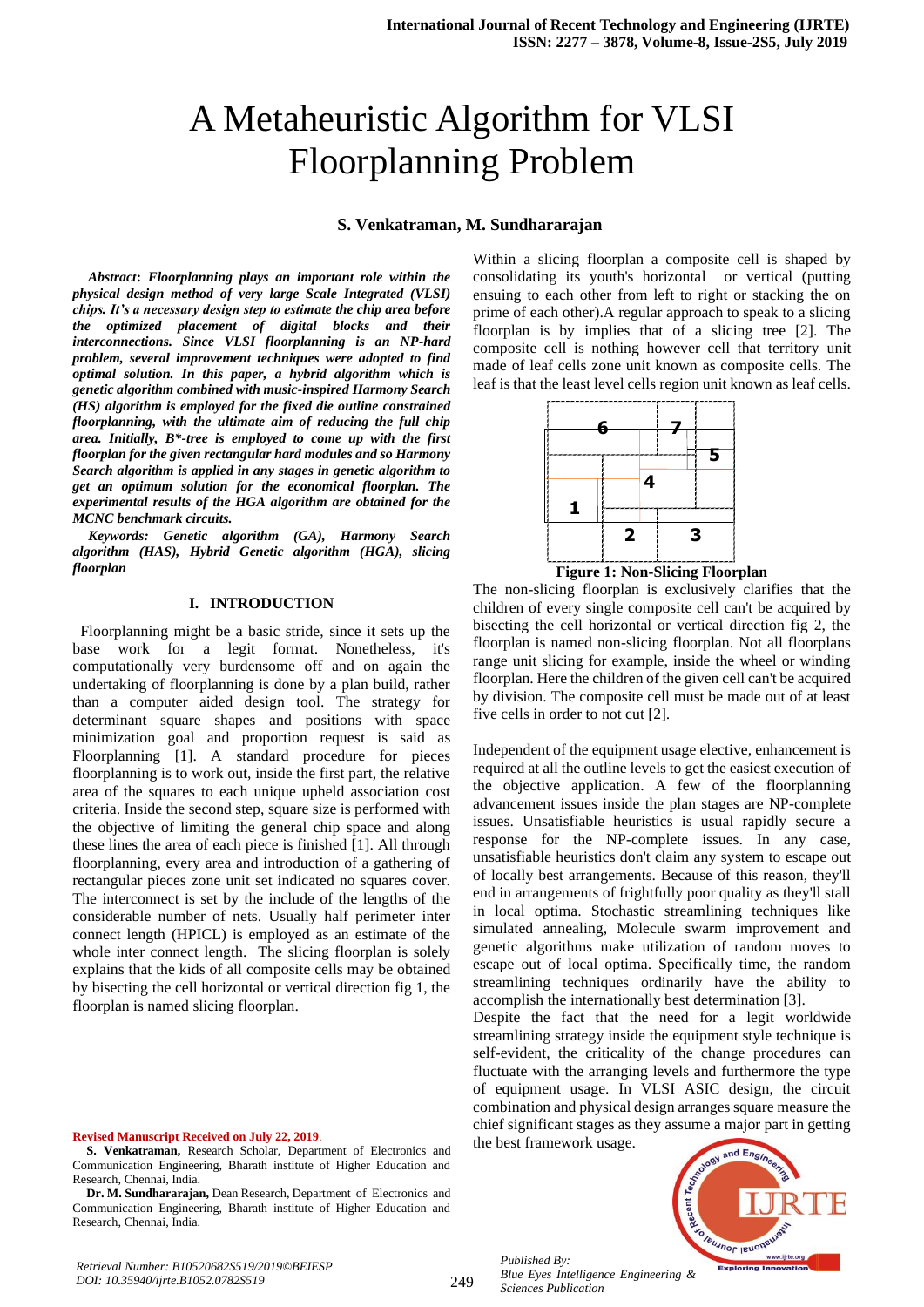In FPGA based generally equipment design, design adaptability and change openings square measure limited contrasted with full custom ASICs on the grounds that the arrangement of rationale cells and interconnections is mounted. Henceforth, the FPGA style cycle is greatly touchy to the abnormal state model of the framework. In this way, producing partner degree right and brief behavioral model of the framework is critical in FPGA based for the most part equipment style. This re-repeats the necessity for rich IP modules which will be re-utilized by the designer all through abnormal state displaying. The accessibility of an IP module library lessens the many-sided quality of abnormal state displaying. With whole frameworks being implemented on consistent FPGA, a few FPGA styles require irregular change centers as a piece of the machine itself [4] [5]. Since the necessities of the applications square measure far reaching, a tough stochastic change strategy that is direct to actualize in equipment is required.

A genetic algorithm (GA) is a stochastic improvement method demonstrated on the hypothesis of advancement in nature. It has been effectively utilized for a wide assortment of problems including NP-complete problems, for example, the Voyaging Sales representative problem [6], continuous problems, for example, reconfiguration of evolvable equipment [6] and other enhancement problems that have complex imperatives. Genetic algorithms are anything but difficult to execute in programming and equipment. They can likewise be effectively adjusted to a wide assortment of problems. They can make utilization of existing learning about a problem by fusing fruitful existing administrators into their enhancement structure. They are a multi-specialist advancement method and consequently can be effectively adjusted for multi-target improvement.

The Harmony Search (HS) technique could be a metaheuristic change algorithmic program proposed in [17] [19]. It emulates a melodic act of spontaneity strategy inside which the artists in a symphony/band attempt and understand a perfect condition of amicability through melodic act of spontaneities. When performers form harmonies, they commonly endeavor fluctuated potential combos of the music contributes put away their memory. This algorithmic program was intended to impersonate the approach a performer utilizes memory and subsequently the past encounters to lead his/her to the note that prompts the principal satisfying agreement once strive close by the inverse artists. HS is easy to execute and may effectively be connected to determine for all intents and purposes any disadvantage that might be planned on the grounds that the abatement or amplification of a goal performs. This sort of financial investigate for a perfect condition of harmonies is said to the method of finding the ideal or close ideal answers for a tangle. When determination a chose issue, each performer is considered as a call variable. In this way, the correct concordance implies that the global or nearly optimal solutions.

## **I. Problem Description**

The floorplanning issue considered in this review is that the issue of putting a gathering of circuit squares on a semiconductor chip with the objective of limiting chip size and aggregate wire length. Here, the chip size is characterized on the grounds that the space of the littlest VLSI floorplanning might be an all-around considered issue that a scope of enhancement strategies are connected together with

simulated annealing (SA), numerical programming, and genetic algorithms [7]. Early floorplanners disallowed space improvement alone. However with the entry of the profound sub-micron administration, floorplanners moved their concentration to improving interconnect. Be that as it may if interconnect is that the exclusively target to be streamlined, the resulting floorplan can have a lot of unused space. Thus, some floorplanners attempted to enhance each space and interconnect. Inside the single standardized weighted total (SNWS) way to deal with multi-target advancement, simultaneous enhancement of two goals infers that the streamlining agent utilizes measure up to weights to duplicate the standardized destinations before adding them along to get the one standardized weighted whole. Established (framework free) floorplanners bolstered Simulated annealing [8] utilize the one standardized weighted total way to deal with streamline the two targets, particularly space and aggregate interconnect. These SA-based floorplanners take issue exclusively inside the information structure, Arrangement combine [8] or transitive Conclusion Chart, used to speak to the floorplans. Such floorplanners kind one scalar target perform abuse the two standardized destinations and furthermore the client sketched out weights for each goal as appeared in Condition underneath.

Genetic algorithms were initially made arrangements for circuit position by Cohoon and Paris. The essential hereditary lead for floorplanning was arranged by Cohoon et al and utilized Standardized Clean expressions to speak to floorplans. Afterward, a few diverse hereditary floorplanners were arranged that created novel crossover methods for different floorplan portrayal plans. Hatta et al proposed the essential hereditary floorplanner bolstered the Grouping pair portrayal that improved floorplan space. Their hereditary floorplanner utilized two new crossover administrators, particularly One-point partially Coordinated Crossover (OPX) and Uniform partially Coordinated Crossover (UPX) [11]. Hatta et al consolidated the notable partially Coordinated Crossover (implied for stage based chromosomes) with two parallel crossover administrators to define two new crossover administrators (OPX and UPX) that would deal with the Succession combine floorplan portrayal. OPX might be a blend of the one reason crossover and thusly the part Coordinated Crossover. On the inverse hand, UPX might be a mix of the uniform crossover and hence the partially Coordinated Crossover administrators.

The proposed floorplanner works explicitly on correspondent change of space and interconnect utilizing the particular Non-commanded Sorting based Hereditary run the show. It's to be noticed that the anticipated floorplanner are regularly basically reached out to perform affixed diagram floorplanning by joining a punishment perform or by utilizing a changed wellness task.

## **II. Proposed Method**

## **Representation of Floorplan**

Polish notation is used to model Cutting Floorplans. The double Tree is used to state a polish notation, E= e1 e2...e2n-1 where ei  $\in \{1, 2...$  n, H+, V- $\}$ . Here, each number

addresses a module and H+, V-addresses an even and vertical cut independently in the cutting floorplan.



250

*Published By: Blue Eyes Intelligence Engineering & Sciences Publication*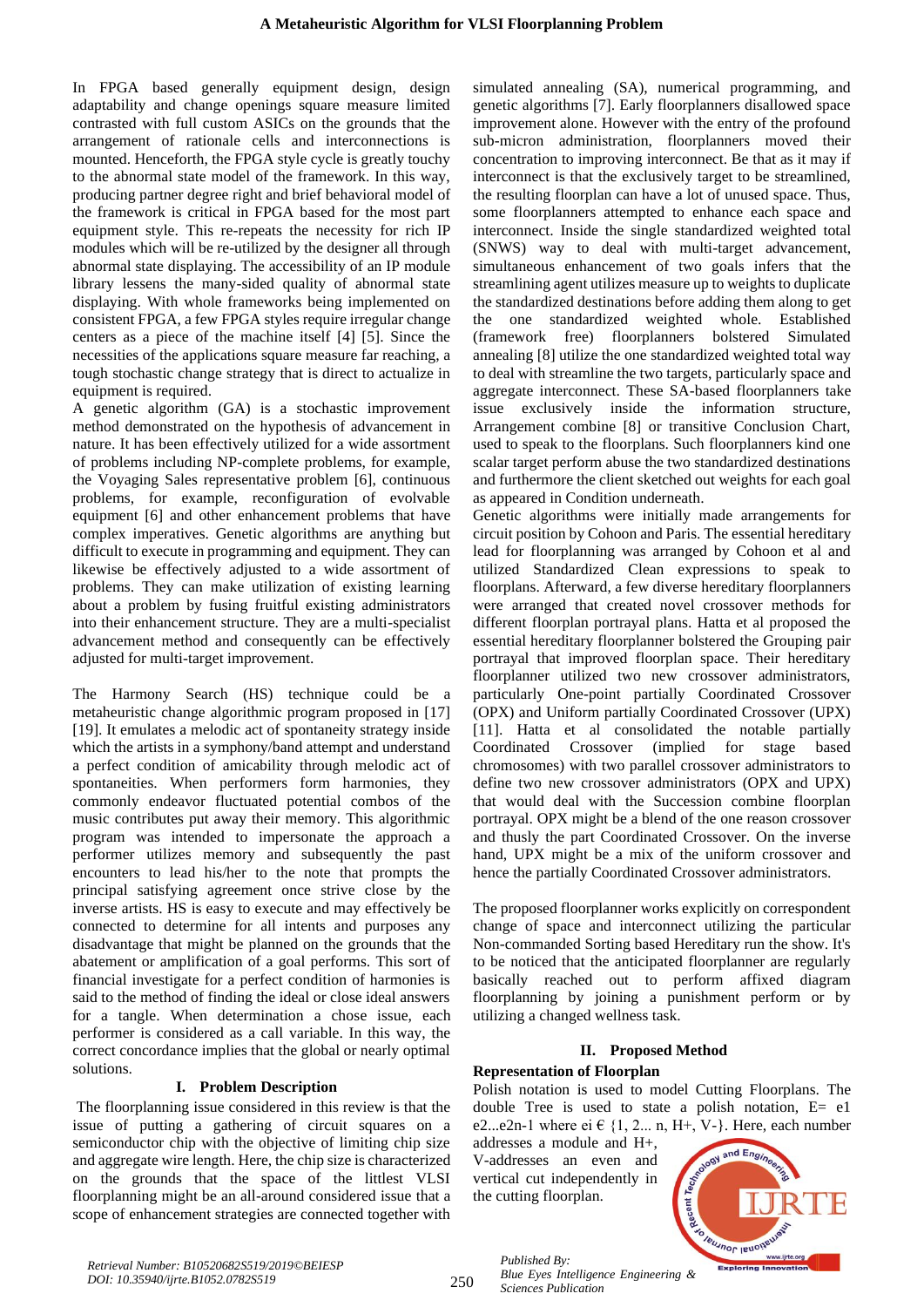The Perfect expression is the postfix asking for of a matched tree, which can be gotten from the post-orchestrate traversal on a binary tree. Clean expression length is  $2n1$ , where  $n - is$ number of modules.



**Figure 3: Normalized Polish Expression**

The proposed blend genetic floorplanner starts with a hidden masses of every which way made by clean expression and presentation vectors with a readiness set of benchmark circuits from both the MCNC benchmark circuits suites were directed to filter out the qualities for the HGA parameters that offer the best results maintained the delayed consequences of the test studies, Condition 1 has been resolved to see the GA people measure reinforced the issue gauge, i.e., extent of modules (n). This condition was then associated with measure the people by the proposed floorplanner for each one of the benchmarks. To the best of the Maker's data, this is routinely the basic genetic floorplanner that varies the people measure as per the measure of modules (n) show inside the benchmark circuit.



## **Figure 4: Proposed Method**

The proposed floorplanner sorts the entire populace into changed non-control levels regarding space and total interconnect toward the begin of every era. Every one of the general population inside the present populace are apportioned a non-mastery rank extending from zero. The fittest people have the littlest sum non-control positions.

#### **Best Individuals**

The quantity of first class people inside the present populace of the anticipated GA fluctuates with each era. Every one of the people with extremely shabby no mastery rank (zero) sort this arrangement of first class people. These people don't appear to be liable to transformation. Along these lines, people containing hereditary information contributory to diminished space or interconnect will be safeguarded for the more drawn out term eras.

## **Mating Pool Selection**

The size of this pool is prepared to a large portion of the populace estimate as proposed in. On the off chance that the amount of tip top people is greater than this size, then the best people with the most critical swarming separation range unit picked to make the mating pool to affirm that a different arrangement of individual's territory unit kept up inside the populace.

#### **Parent Determination**

The proposed GA utilizes swarmed competition determination to choose the two guardians for hybrid from the mating pool of people. In competition determination, a gathering of parent candidates is chosen randomly from the mating pool. A competition is played between these candidate people to decide the fittest two people of the gathering.

#### **Crossover**

The crossover operator is utilized by hereditary calculations to blend sensible characteristics from the guardians to make to a great degree work posterity. A decent hybrid administrator ought to moreover ensure that the posterity doesn't nearly coordinate either parent. These properties ensure that the hybrid administrator investigates totally unique promising territories inside the determination range. The crossover rate (cx\_rate) limits the amount of hybrid performed in any era

## **Mutation**

The three mutation operators employed in the proposed floorplanner are described below

- ➢ Complement a chain (vertical-horizontal).
- $\triangleright$  Exchange a sub tree and a leaf.
- $\triangleright$  Rotate a module (M) or sub floorplan.

## **III. Harmony Search Algorithm**

The main control parameters of Harmony Search algorithm (HS) are harmony Memory (HM), Harmony Memory Size (HMS), Harmony Memory Considering Rate (HMCR), Pitch Adjusting Rate (PAR), and Bandwidth (BW). Here, HM is a memory location where all the solution vectors are stored; HMCR and PAR are parameters that are used to improve the solution vector.

It's one amongst the algorithm's parameters that have to be set manually. Memory is structured as a matrix with every row represents an answer vector, and also the final column represents the vector's fitness value. Within the HS formula,  $\hat{H}$  represents the harmony and  $f(\hat{H})$  denotes the melody of

harmony Ĥ. during an N-dimensional problem, the HM would be described as:

*Published By:*

*Sciences Publication* 

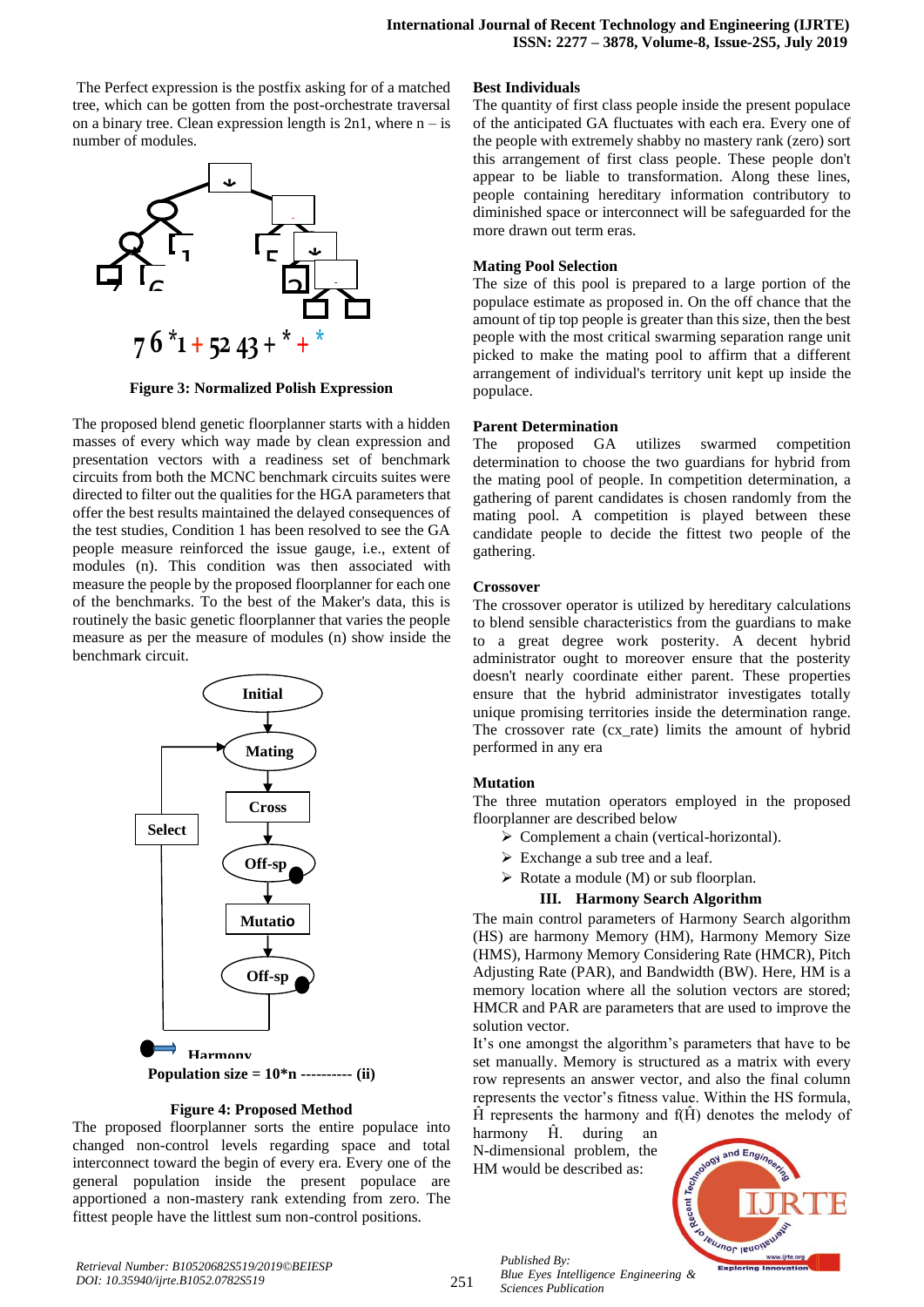$$
\hat{H}_{1}^{1} \n\begin{array}{ccc}\n\hat{H}_{1}^{2} & \hat{H}_{1}^{3} \cdots & \hat{H}_{1}^{n} & |W_{1} \\
\hat{H}_{2}^{1} & \hat{H}_{2}^{2} & \hat{H}_{2}^{3} \cdots & \hat{H}_{2}^{n} & |W_{2} \\
\vdots & \vdots & \vdots & \ddots & \vdots \\
\hat{H}_{HMS}^{1} & \hat{H}_{HMS}^{2} & \hat{H}_{HMS}^{3} \cdots & \hat{H}_{HMS}^{n} & |W_{2}\n\end{array}
$$

The HMCR is one in all the HS parameters that has to be manually chosen. A random number is generated for every call variable. If it's less than the HMCR, the memory is taken into consideration; else, a price is at random chosen from the vary of potential values for that dimension. The Pitch Adjustment Rate (PAR) is set throughout initialization, and it controls the quantity of pitch adjustment done once memory thought is employed. Another random number is generated. If it's smaller than the PAR, the makeshift value is pitch adjusted using (1):

$$
\hat{H}new = \hat{H}new + Random ().BW -- (iii)
$$

Ĥnew is that the new pitch-adjusted value, is that the previous value chosen exploitation memory thought, random () could be a random value between −1 and 1, and BW is that the bandwidth parameter

If the new improvisation includes a higher fitness, it replaces the vector with all-time low fitness. This method of improvisation and update continues iteratively till some stopping criterion is consummated, or the utmost variety of iterations is reached.

#### **Harmony Selection**

The values of a style variable are often chosen from the values keep in HM with likelihood HMCR. It are often more adjusted by moving to a neighbor value of a specific value from the HM with a likelihood of PAR, or, it can be chosen at random from the set of all candidate values without considering the stored values in HM, with the chance of (1 - HMCR).

#### **Update Harmony Memory**

If the New Harmony vector is better than the worst vector, based on the objective value and/or constraint violation, the new vector will replace the worst one.

## Termination criterion

HS algorithm is terminated if the stopping criterion (maximum number of improvisations) has been met.

#### **Fitness function**

The main objective of the floorplanning is to minimize the total chip area. The formula for calculating the total area of the chip that contains 'i' modules is given in (2):

In every iteration, the priority of the answer vector is graded

$$
Area = \sum_{i=1}^{n} (L(i) * W(i))
$$

consistent with the fitness value calculated using the fitness function. By maximizing or minimizing the fitness values in every generation, the global optimum value may well be found. The fitness operates for the proposed method is given in (5).

Here, φ and ω values are treated as the weighting factors. In

$$
f(X) = \varphi * Area
$$

this proposed work φ value is taken as 1 and ω value is taken as 0.25.

| <b>Benchma</b><br>rk<br><b>Circuit</b>                  | apte  | ami<br>33 | ami<br>49 | <b>Xerox</b> | hp   |
|---------------------------------------------------------|-------|-----------|-----------|--------------|------|
| <b>B-tree</b>                                           | 46.92 | 1.27      | 2.98      | 19.83        | 8.95 |
| <b>Simulate</b><br>d<br>Annealin<br>g                   | 48.47 | 1.23      | 2.7       | 20.42        | 9.48 |
| <b>Hybrid</b><br><b>Simulate</b><br>d.<br>annealin<br>g | 48.12 | 1.25      | 2.6       | 21.86        | 9.43 |
| <b>PSO</b>                                              | 47.44 | 1.24      | 2.4       | 20.2         | 9.6  |
| <b>Harmon</b><br>y Search                               | 46.7  | 1.28      | 2.5       | 20.64        | 9.01 |
| <b>Hybrid</b><br><b>GA</b><br>(Propose<br>d.<br>method) | 47.01 | 1.19      | 2.8       | 20.14        | 9.13 |

**Table 1: Comparison of the proposed work with existing methods**

## **IV. Result & Conclusion**

The proposed genetic floorplanner combined with Harmony search algorithm was applied using C++ and assembled the experiments; the proposed genetic floorplanner was run with a crossover rate of 1.0 and mutation rate of 0.1 and for Harmony search algorithm the used parameters are as HMCR value 0.9, HMS value may be set as 50,100,150,200, The number of iteration will be 1000, PAR value set by 0.3 and band width values defined as 0.01.These GA and HAS parameter values were empirically determined all the experiments were run on a Linux machine with a 3.16GHz Intel Core i3 processor and 2GB RAM.

VLSI Floorplanning has reworded in to a multi-objective improvement problem with the recent advances in integration technology. Genetic algorithms combined with Harmony search algorithm are extensively employed in entirely dissimilar forms to resolve many more VLSI floorplanning issues. In this paper the hybridized algorithm for multi-objective floorplanner achieves global solution for the MCNC benchmark circuits as compared to alternative floorplanners that perform synchronal improvement of space. Thus, genetic algorithms combined with HAS are often used effectively for multi-objective improvement in VLSI floorplanning problems



*Published By: Blue Eyes Intelligence Engineering & Sciences Publication*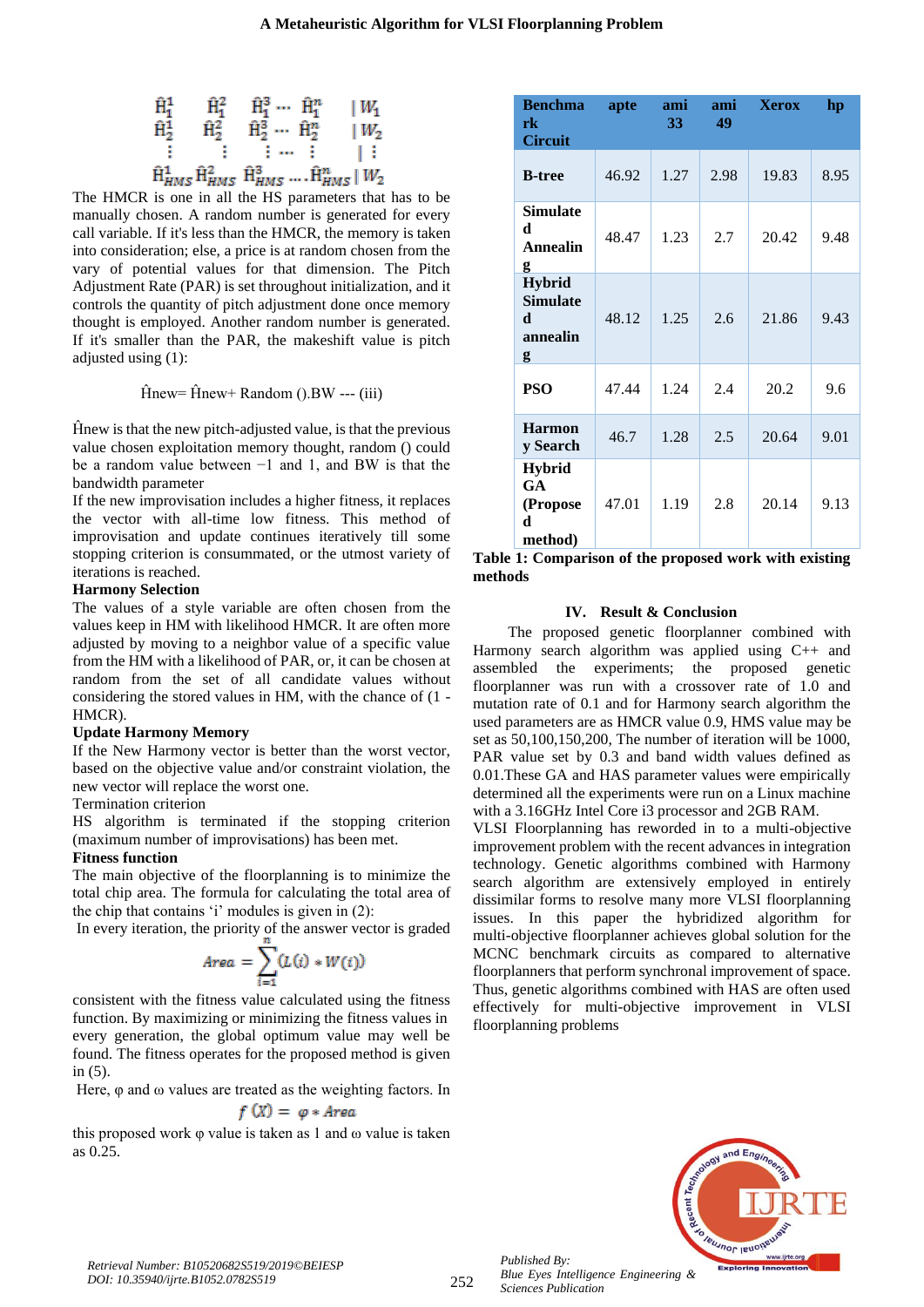

**Figure 8: Comparison result of apte benchmark circuit.**



**Figure 9: Comparison result of ami33 benchmark circuit.**



**Figure 10: Comparison result of ami49 benchmark circuit**.



**Figure11: Comparison result of hp benchmark circuit.**



**Figure 12: Comparison result of Xerox benchmark circuit.**

## **REFERENCES**

- 1. Tung-Chieh Chen, and Yao-Wen Chang, "Modern floorplanning based on fast simulated annealing," Proceedings of the 2005 international symposium on Physical design, April 03-06, 2005, San Francisco, California, USA.
- 2. Chang-Tzu Lin, De-Sheng Chen, Yi-Wen Wang, Hsin-Hsien Ho "Modern Floorplanning with Abutment and Fixed-Outline Constraints "IEEE transactions on systems, man, and cybernetics—part b: cybernetics, vol. 39, no. 1, February 2002.
- 3. Gracia Nirmala Rani., Rajaram .S "Analysis & Design of VLSI Floorplanning Algorithms for Nano-Circuits" IntJAdv Engg Tech/Vol. VII/Issue I/Jan.March.,2016/527-532.
- 4. Fernando, Pradeep Ruben, "Genetic algorithm based design and optimization of VLSI ASICs and reconfigurable hardware" (2009). Graduate Theses and Dissertations.
- 5. http://scholarcommons.usf.edu/etd/1963 N. Sherwani, Algorithms for VLSI Physical Design Automation, Kluwer Academic Publishers, Boston, Mass, USA, 1999.
- 6. J. J. Grefenstette, R. Gopal, B. J. Rosmaita, and D. Van Gucht, "Genetic Algorithms for the Traveling Salesman Problem," Proceedings of the 1st International Conference on Genetic Algorithms, pp. 160-168, 1998.
- 7. Hameem Shanavas and Ramaswamy Kannan Gnanamurthy, "Wirelength Minimization in Partitioning and Floorplanning Using Evolutionary Algorithms," VLSI Design, vol. 2011, Article ID 896241, 9 pages, 2011. doi:10.1155/2011/896241.
- 8. T.C.Chen and Y.W.Chang "Modern floorplanning based on fast simulated annealing "In Proc. ACM Int. Symp. Physical Design, San Francisco, CA, Apr. 2005, pp. 104–112.
- 9. J.-M. Lin and Y.-W. Chang, "TCG: A Transitive Closure Graph-Based Representation for Non-Slicing Floorplans", in Design Automation Conference, 2001.
- 10. J.P. Cohoon, S. Hegde, W. Martin, and D. Richards, "Distributed genetic algorithms for the floorplan design problem," IEEE transactions on Computer-Aided Design of Integrated Circuits and Systems, vol: 10(4), pp. 483-492, 1991.
- 11. K. Hatta, S. Wakabayashi, and T. Koide, "Solving the rectangular packing problem by an adaptive GA based on sequence-pair", in Proceedings of ASPDAC, pp. 181-184, 1999.
- 12. S. N. Adya and I. L. Markov, "Fixed-outline Floorplanning: Enabling Hierarchical Design", IEEE Trans. on VLSI Systems, vol: 11(6), pp. 1120-1135, December 2003.
- 13. Venkatraman.S, Dr.M.Sundhararajan, "Optimization of VLSI floorplanning using genetic algorithm" Journal of Chemical and Pharmaceutical Sciences, JCPS Volume 10 Issue 1, January - March 2017,pp 311-316.
- 14. Chang-Tzu Lin, De-Sheng Chen, Yi-Wen Wang, Hsin-Hsien Ho "Modern Floorplanning with Abutment and Fixed-Outline Constraints "IEEE transactions on systems, man, and cybernetics—part b: cybernetics, vol. 39, no. 1, February 2002.



*Published By: Blue Eyes Intelligence Engineering & Sciences Publication*